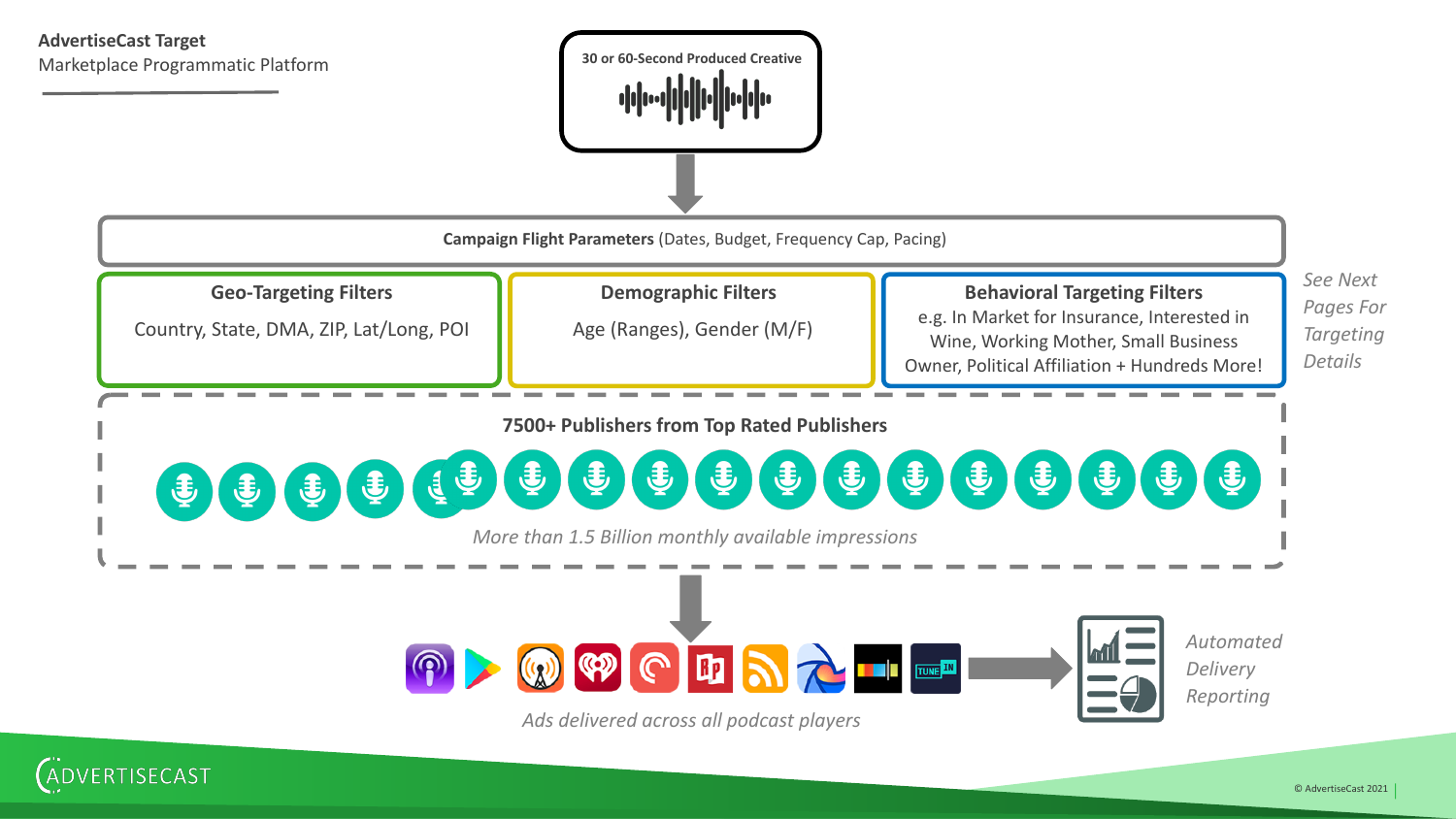# **AdvertiseCast Target** Available Targeting Parameters

*The AdvertiseCast Target offering enables highly-targeted, produced podcast ad spots to be delivered to engaged podcast listeners across thousands of podcasts. Leveraging the following segments and filters, your ads will reach the right audience and maximize your return on ad spend.*

### **Geo-Targeting Options**

#### **Behavioral Targeting Options**

❑ \$2MM + Investable Assets ❑ \$3MM+ Investable Assets ❑ Accountants – Employed or Seeking

❑ Annual Credit Card Spend –\$7,500 - \$10,000 ❑ Annual Credit Card Spend – \$10,000- \$15,000 ❑ Annual Credit Card Spend – Greater than \$15,000

❑ African-American US ❑ Alcoholic Beverages

| ◻      | Country                                 | $\Box$             |
|--------|-----------------------------------------|--------------------|
| $\Box$ | State                                   | O.                 |
| $\Box$ | DMA (Designated Market Area)            | $\Box$             |
| $\Box$ | MSA (Metro Statistical Area)            | $\Box$             |
| $\Box$ | CMA (Census Metro Area)                 | O.                 |
| $\Box$ | ZIP/Postal Code                         | $\Box$             |
| $\Box$ | Latitude/Longitude                      | $\Box$             |
| $\Box$ | Place of Interest                       | $\Box$             |
|        |                                         | $\Box$             |
|        | <b>Demographic Targeting Options</b>    | $\Box$             |
|        |                                         | $\Box$             |
| $\Box$ | Age: 13-17                              | $\Box$             |
| $\Box$ | Age: 18-24                              | $\Box$             |
| $\Box$ | Age: 21-24                              | $\bar{\mathsf{q}}$ |
| $\Box$ | Age: 25-34                              | $\Box$             |
| $\Box$ | Age: 35-44                              | $\Box$             |
| $\Box$ | Age: 45-49                              | $\Box$             |
| $\Box$ | Age: 45-54                              | $\Box$             |
| $\Box$ | Age: 55-64                              | $\Box$             |
| $\Box$ | Age: 65+                                | $\Box$             |
|        |                                         | $\Box$             |
| ◘      | Gender: Female                          | $\Box$             |
| $\Box$ | Gender: Male                            | $\Box$             |
|        |                                         | $\Box$             |
|        | <b>Genre/Category Targeting Options</b> | $\Box$             |
|        |                                         | $\Box$             |
| ◻      | Arts                                    | $\Box$             |
| $\Box$ | <b>Business</b>                         | $\Box$             |
| $\Box$ | Comedy                                  | Ō.                 |
| $\Box$ | Education                               | $\Box$             |
|        | $\cdot$ $\cdot$                         | n                  |

| □ | Fiction    |
|---|------------|
| □ | Government |

- ❑ History
- ❑ Health & Fitness
- ❑ Leisure
- ❑ Music
- ❑ News
- ❑ Religion & Spirituality
- ❑ Science
- ❑ Society & Culture
- ❑ Sports
- ❑ Technology
- ❑ True Crime
- ❑ TV & Film

**ADVERTISECAST** 

|                              | Age: 35-44   |  |
|------------------------------|--------------|--|
| ◻                            | Age: 45-49   |  |
| ◻                            | Age: 45-54   |  |
| ◻                            | Age: 55-64   |  |
| ◻                            | Age: 65+     |  |
|                              |              |  |
| □                            | Gender: Fema |  |
| □                            | Gender: Male |  |
|                              |              |  |
| <b>Genre/Category Target</b> |              |  |
|                              |              |  |
|                              |              |  |

| $\Box$ | Apparel Shopper                        |
|--------|----------------------------------------|
| $\Box$ | <b>Armed Forces</b>                    |
| $\Box$ | Arts & Crafts                          |
| $\Box$ | Asian American                         |
| $\Box$ | Asian Ethnicity                        |
| $\Box$ | <b>Automotive Car Buyers</b>           |
| $\Box$ | <b>Automotive Car Owners</b>           |
| $\Box$ | Automotive Conquest Mercedes BMW       |
| $\Box$ | <b>Automotive Electric</b>             |
| $\Box$ | Automotive Luxury Car Buyers           |
| $\Box$ | <b>Automotive SUV and Trucks</b>       |
| $\Box$ | <b>Automotive Used Cars</b>            |
| $\Box$ | <b>Automotive Vans &amp; Minivans</b>  |
| $\Box$ | Bank Loans - Personal Finance          |
| $\Box$ | <b>Bargain Shoppers</b>                |
| $\Box$ | <b>Baseball Equipment Shopper</b>      |
| $\Box$ | Beauty Product Brand - Past Purchaser  |
| $\Box$ | <b>Beauty Product Brand Propensity</b> |
| $\Box$ | Benjamin Moore, Behr, Sherwin Williar  |
| $\Box$ | Bilingual (Spanish & English)          |
| $\Box$ | <b>Book Enthusiasts</b>                |
| $\Box$ | Business - Advertising & Marketing     |
| $\Box$ | <b>Business Owners</b>                 |
| $\Box$ | <b>Business Traveler</b>               |
| $\Box$ | <b>Business - Health and Medicine</b>  |
| $\Box$ | <b>Business - Legal</b>                |
| $\Box$ | <b>Business Decision Makers</b>        |
| $\Box$ | Business -- Building and Construction  |
| $\Box$ | C-Level Executive                      |
| $\Box$ | C-Suite                                |
| $\Box$ | Canadian Home Buyers                   |
| $\Box$ | Career - Educators                     |
| $\Box$ | Career - Graphic Designers             |
| $\Box$ | Career - Lawyers                       |
|        |                                        |

- chaser Williams
- ❑ Career Social Workers
- ❑ Car Enthusiasts

| ❏      | Casual Shoppers and Sneakerheads                   |
|--------|----------------------------------------------------|
| □      | <b>Chief Marketing Officer</b>                     |
| □      | Chief Security Officer                             |
| ▫      | Chief Technology Officer                           |
| ▫      | <b>Chief Information Officer</b>                   |
| ▫      | Childcare/Daycare                                  |
| O      | Climate Change & Environmentalism                  |
| O      | Comedy TV                                          |
| ▫      | Commuters                                          |
| O      | Company Size - Extra large (5,000+ Employees)      |
| ▫      | Company Size - Large Business (1,000 - 4,999 Empl) |
| ◻      | Company Size - Med/Large Business (250 - 999       |
|        | Empl)                                              |
| ❏      | Company Size - Medium Business (50-249 Empl)       |
| $\Box$ | Company Size - Small Business (1-49 Empl)          |
| $\Box$ | Constipation, Nausea, IBS                          |
| ▫      | <b>Continuing Education</b>                        |
| O      | <b>Cooking Spice Shoppers</b>                      |
| ▫      | Coupon & Discount Shoppers                         |
| ▫      | <b>Craft Beer Enthusiast</b>                       |
| ▫      | Crime Enthusiast                                   |
| ▫      | Credit Score <600                                  |
| □      | Currently Insured (Health Coverage)                |
| □      | <b>Diabetes</b>                                    |
| □      | Discretionary Income \$30K+                        |
| $\Box$ | <b>Distance Learning</b>                           |
| □      | <b>DIY Enthusiasts</b>                             |
| $\Box$ | Doctors & Research                                 |
| ❏      | Documentary Enthusiasts                            |
| ❏      | Dog Owners                                         |
| ❏      | Drama TV                                           |
| ▫      | Editors                                            |
| ▫      | <b>Education High School</b>                       |
| ◻      | <b>Education Level College Grad</b>                |

- ❑ Education Level Undergraduate
- ❑ Education Masters
- Education Student
- ❑ Elder Care

 $\frac{1}{1}$ 

 $\frac{1}{1}$ 

- ❑ Employed or Seeking Creatives
- ❑ Employment Blue Collar
- ❑ Employment Self Employed
- ❑ Employment White Collar
- ❑ Empty Nester
- ❑ Entrepreneur
- ❑ Eye Care
- ❑ Eyeglasses and/or Contact Lenses Intender

❑ Ethnicity African American (US) ❑ Ethnicity Hispanic (US) ❑ Fans of Pop Music ❑ Farmer/Agriculture ❑ Fathers ❑ Fast Food Lover ❑ Fashion - Accessories Women ❑ Fashion – Women ❑ FICO Score 601-680 ❑ Finance – Low Credit Scores ❑ Finance – Low Credit Card Balance ❑ First Time Home Owner ❑ Financial Advisors ❑ Food and Beverage Industry ❑ Food Service ❑ Football - College / NFL / Recreational ❑ Fortune 500 ❑ Fortune 1000 ❑ Gambling ❑ General Investor ❑ Gift Past Purchaser ❑ Gluten Free Diet ❑ GPS Navigation User ❑ Government Worker ❑ Gym and Fitness Class User ❑ Health and Beauty – Dry Eyes ❑ Health and Beauty – Mouthwash ❑ Health and Beauty – Oral Care ❑ High Credit Card Debt ❑ High Credit Score ❑ High End Apparel Shopper ❑ High End Jewelry Store Shoppers ❑ High Fico Walmart Shoppers ❑ Hispanic Americans – US Only ❑ Home Movers ❑ Home Owners ❑ Home Renters ❑ Homeschooling ❑ Horror Content Enthusiasts ❑ Household with Children

❑ Household with Children 0-4 ❑ Household with Children 5-11 ❑ Household with High Income ❑ Human Resources Employees ❑ In Market for Student Loans ❑ In Market Dental ❑ In Market For Air Travel

- ❑ In Market for Chevrolet (Sedans and SUVs) ❑ In Market for Food Delivery Services ❑ In Market For Financial Planning ❑ In Market for Ford (Sedans and SUVs) ❑ In Market for Healthcare/Medicare ❑ In Market For Home Security ❑ In Market for Honda ❑ In Market for Hyundai ❑ In Market For Insurance ❑ In Market For Insurance Auto ❑ In Market for International Travel ❑ In Market for Kia ❑ In Market for Kitchen or Laundry Appliances ❑ In Market for New Car ❑ In Market for Nissan ❑ In Market for Radiation Detection & Measurement ❑ In Market for Renault ❑ In Market For Residential Properties ❑ In Market for Taxi, Car-share or Car Rentals ❑ In Market for Toyota ❑ In Market for Toyota Vehicle Repair ❑ In Market For Travel By Destination ❑ In Market For Used Car ❑ In Market Furniture Shoppers ❑ Income (HHI) \$250k+ ❑ Income (HHI) \$100,000 + ❑ Income (HHI) \$60,000 + ❑ Income (HHI) \$75,000 + ❑ Income between 25k & 60k USD (US) ❑ Income less than 25k USD (US) ❑ Income less than 60K USD (US) ❑ Individuals with Cancer – any type ❑ Individuals with Skin Cancer ❑ Individuals with Lung Cancer ❑ Individuals who have had a Colorectal Cancer Test ❑ Incontinence Purchasers ❑ Insurance – Switch Provider ❑ Interested in and/or plays Hockey ❑ Interested in Anime ❑ Interested in Basketball ❑ Interested in Boxing
- **Continued On Next Page…**